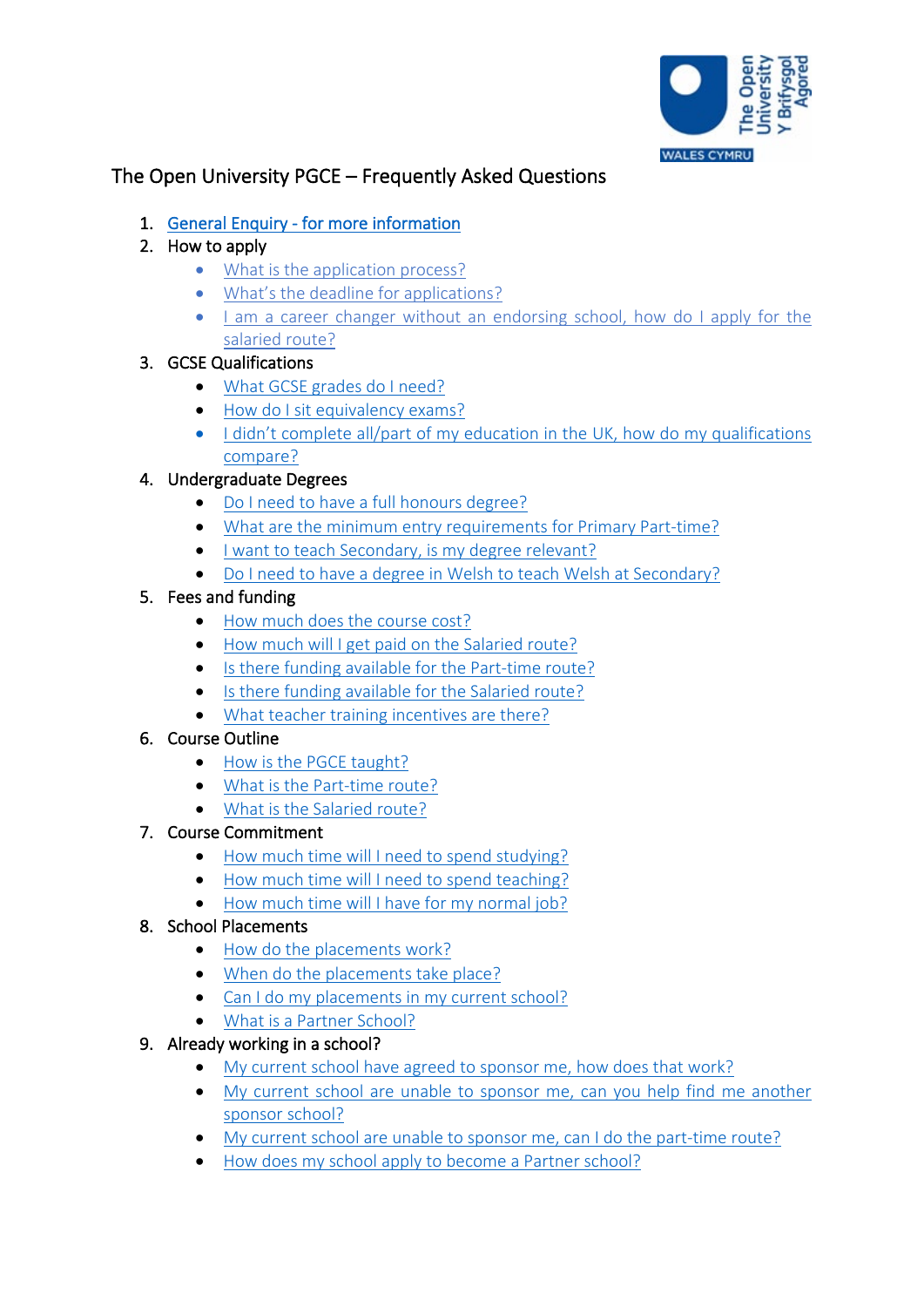# 1. General Enquiry - for more information

An overview of the 2-year PGCE programme can be found in the Prospectus. To request a copy please click [here](http://www.open.ac.uk/courses/choose/wales/pgce)

More information about the PGCE Programme can be found [on our website](http://www.open.ac.uk/courses/choose/wales/pgce) The Application Form and Detailed guidance notes can be found [on our website](http://www.open.ac.uk/courses/choose/wales/pgce)

## 2. How to apply

#### *What is the application process?*

Detailed guidance notes on how to apply can be found [on our website](http://www.open.ac.uk/courses/choose/wales/pgce)

### *What is the deadline for applications?*

The deadline for submissions each year will be published on our website and can be found [on](http://www.open.ac.uk/courses/choose/wales/pgce)  [our website](http://www.open.ac.uk/courses/choose/wales/pgce)

#### *I am a career changer without an endorsing school, how do I apply for the salaried route?*

If you don't currently work in a state school or want to change careers, you can still apply for the salaried route in secondary shortage subjects only. You will need a secondary school willing to endorse you, which we can help you find.

We do not recommend that students contact schools directly to try to find an endorsing school. Only in situations where there are close professional relationships (for example, as a former employer) should potential applicants consider approaching schools.

### 3. GCSE Qualifications

### *What GCSE grades do I need?*

- GCSE Grade B in English or Welsh First Language
- GCSE Grade B in Maths.
- GCSE Grade C in a Science subject for teaching Primary

If you hold an equivalent to a Grade B (GCSE or equivalent) in either English Literature or Welsh Literature, a minimum of a Grade C (GCSE or equivalent) must be achieved in the corresponding GCSE examination in English or Welsh First Language.

You may already hold a qualification of equivalency to GCSEs. Please contact [Wales-](mailto:Wales-PGCE@open.ac.uk)[PGCE@open.ac.uk](mailto:Wales-PGCE@open.ac.uk) for advice on the qualifications we can accept as equivalent.

If you do not currently meet the GCSE requirements (or an equivalent) you can either re-sit your GCSE to obtain the required grade or if you have a C grade in English and/or Maths or a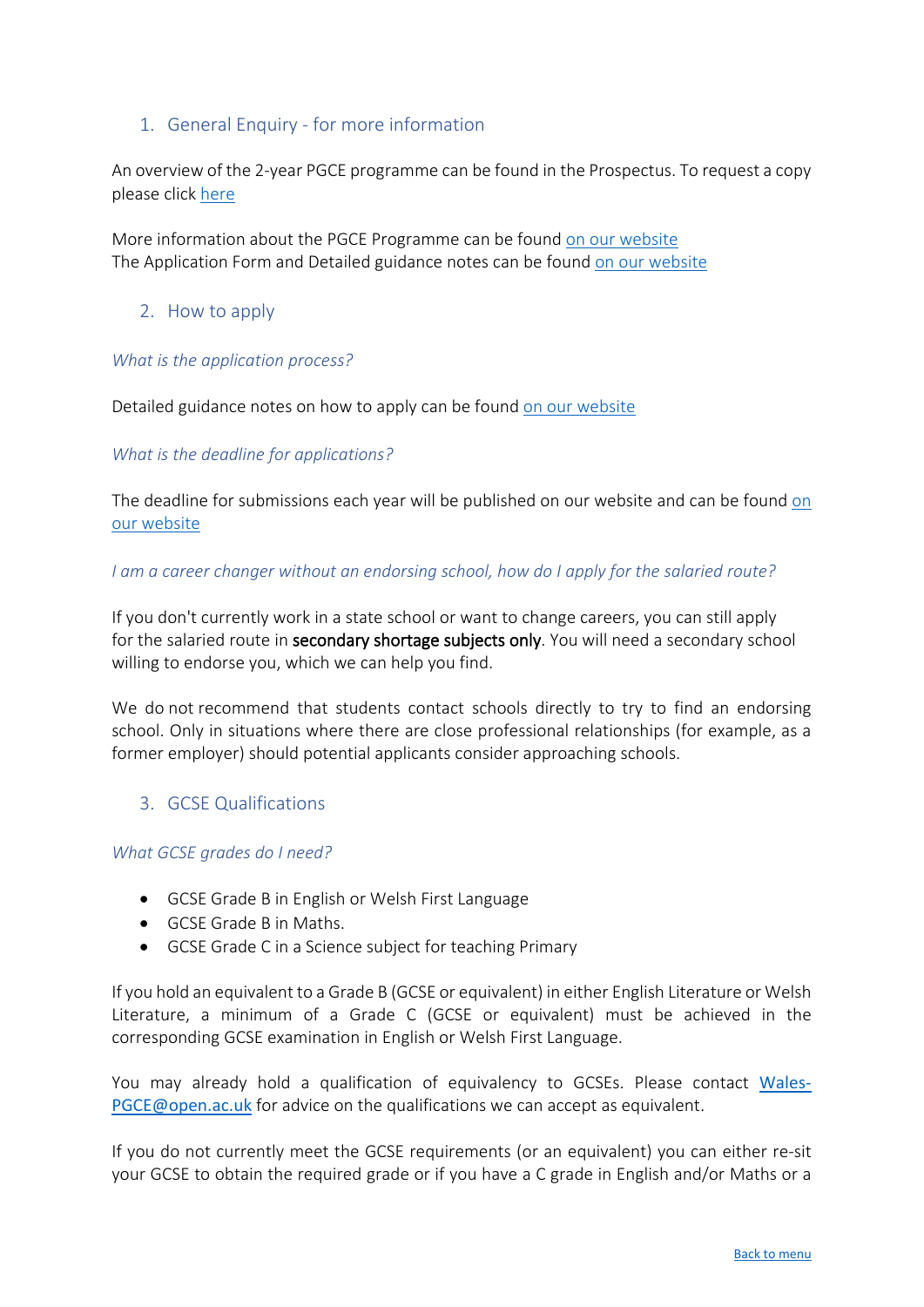D grade in Science, you may be able to take an equivalency test\* via a testing company or another approved University. Please note that we do not accept equivalency tests to upgrade from a grade D or below in English or Maths or a E grade in Science, you will need to re-sit a full GCSE. If you are re-sitting your GCSEs please indicate this on the application form.

# \*For Primary Part-Time Applicants: Please note that due to extremely high demand for primary places, entry to our part-time programme is limited to applicants who possess a 2:2 or above at degree level, and who require a maximum of 1 GCSE equivalency test at point of application.

Students who require a GCSE equivalency test will be required to achieve the necessary pass grade before or during the PGCE programme or will have to withdraw from the course.

It should still be noted that the application process is competitive, and that GCSE grades are one component of how we consider your application.

### *How do I sit equivalency exams?*

You can take the equivalency tests via a testing company such as www.equivalencytesting.com. Please ensure that you select Maths and English Higher (not Foundation) to obtain the equivalent B grade. We accept both the Combined Science and Biology as equivalent to Science GCSE.

We will also accept equivalency tests managed through other Higher Education institutions. However, you will need to ask the HEI to email the results of the equivalency tests to us directly at [Wales-PGCE@open.ac.uk](mailto:Wales-PGCE@open.ac.uk) 

### *I didn't complete all/part of my education in the UK, how do my qualifications compare?*

The UK National Information Centre for the recognition and evaluation of international qualifications and skills (UK ENIC – previously known as NARIC) provides guidance on whether an overseas qualification is comparable in standard to a given UK qualification. They can supply a Statement of Comparability to show whether your qualifications meet the requirements for admission. Please obtain a ENIC certificate to ensure you meet the requirements before applying. See the link for ENIC here: https://[www.enic.org.uk](https://www.enic.org.uk/)

If English is not one of your native languages and you wish to study a PGCE in the UK, you must be able to demonstrate a high level of English language ability. You will need to achieve an International English Language Testing Systems (IELTS) score of 7+ in each section of the test.

# 4. Undergraduate Degrees

# *Do I need to have a full honours degree?*

All applicants who wish to undertake a PGCE must have a full Honours Undergraduate Degree e.g. a BA (Hons) or a BSc (Hons) or equivalent with classification e.g. 1<sup>st</sup>, 2:1, 2:2, 3<sup>rd</sup>.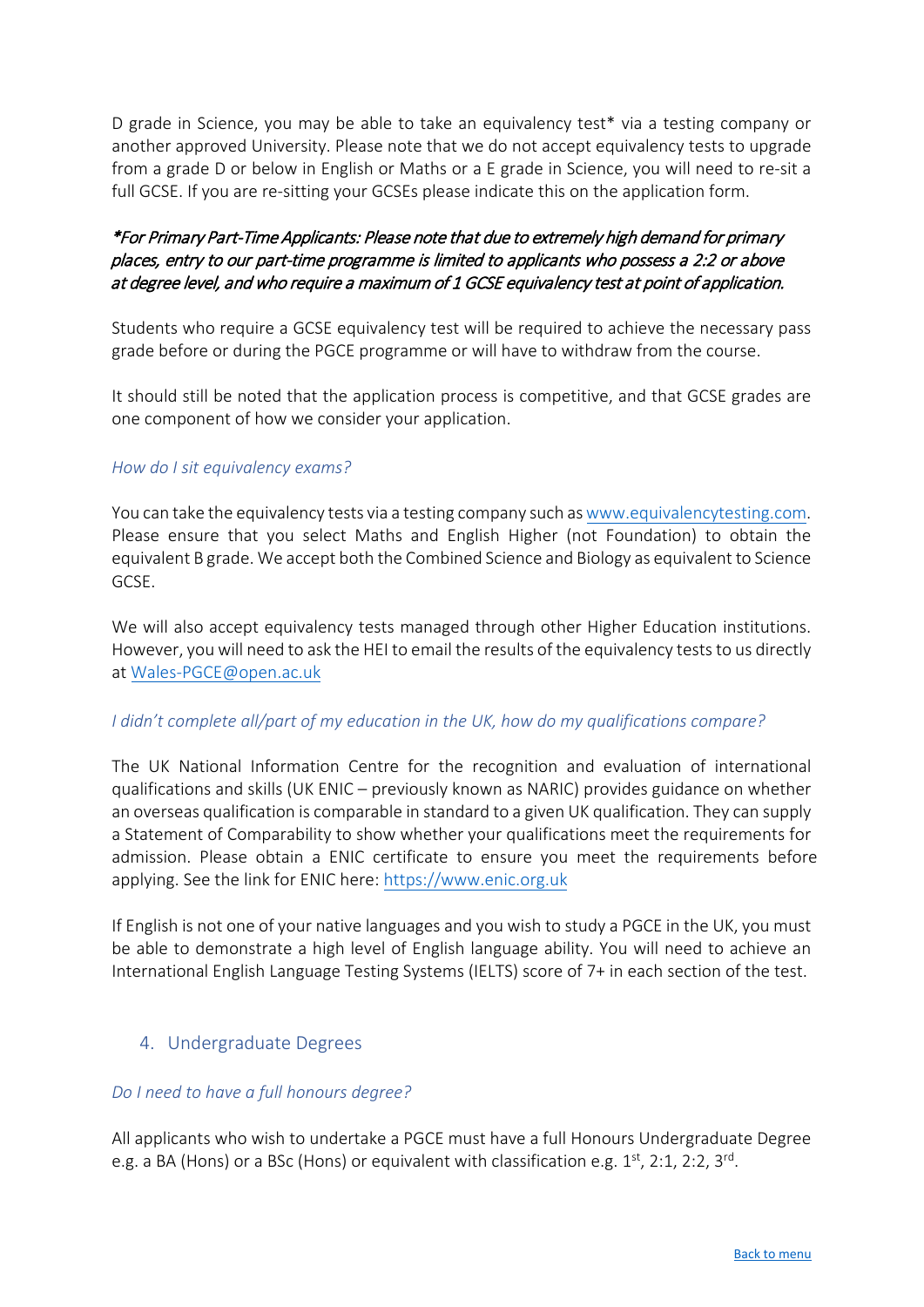We can consider some equivalencies to a degree – e.g. a Masters or ACCA qualification (these must be equivalent to a level 6 qualification and recognised). We treat these on a case-by-case basis.

*What are the minimum entry requirements for Primary Part-time?* 

# For Primary Part-Time Applicants: Please note that due to extremely high demand for places, entry to our part-time programme is limited to applicants who possess a 2:2 or above at degree level, and who require a maximum of 1 GCSE equivalency test at point of application.

#### *I want to teach Secondary, is my degree relevant?*

For Secondary applicants, it is expected that the content of your degree will contain a significant proportion of the subject in which you wish to train to teach or be closely related to the subject. There is flexibility in some subjects, whilst other degrees may require very relevant subject knowledge. Where your degree title does NOT directly match the curriculum subject you want to teach, please send us a transcript of your degree with your documentation. Detailed guidance notes can be found on our [website](https://www.open.ac.uk/courses/choose/wales/pgce)

#### *Do I need to have a degree in Welsh to teach Welsh at Secondary?*

No, you can have any degree, but you must be a fluent Welsh speaker to teach Welsh as a second language in an English medium secondary school. To teach Welsh as a first language in a Welsh medium secondary school a degree in Welsh is desirable, however a related degree may be considered.

If you wish to complete any aspect of your course in the medium of Welsh, you must as a minimum complete your supporting statement in Welsh, or ideally use the Welsh application form to complete the whole application in Welsh. All candidates for PGCE Secondary Welsh must complete their application in Welsh and be taught through the medium of Welsh.

# 5. Fees and funding

### *How much does the course cost?*

The course fee is £2,625 per year, which is payable on an annual basis. The total cost for the PGCE will be £5,250\*. If you are on the Part-time route, you will pay the fees yourself directly to the OU. If you are on the Salaried route, your fees are paid by a training grant from the Welsh Government.

\* 2022/23 prices; fees normally increase annually in line with inflation and the University's strategic approach to fees.

#### *How much will I get paid on the Salaried route?*

The salary received by students will ordinarily be set at the minimum of the unqualified teacher pay scale (£18,487 for the 2021/2022 academic year). This is a full-time salary (not term-time), paid to you by your Employer School.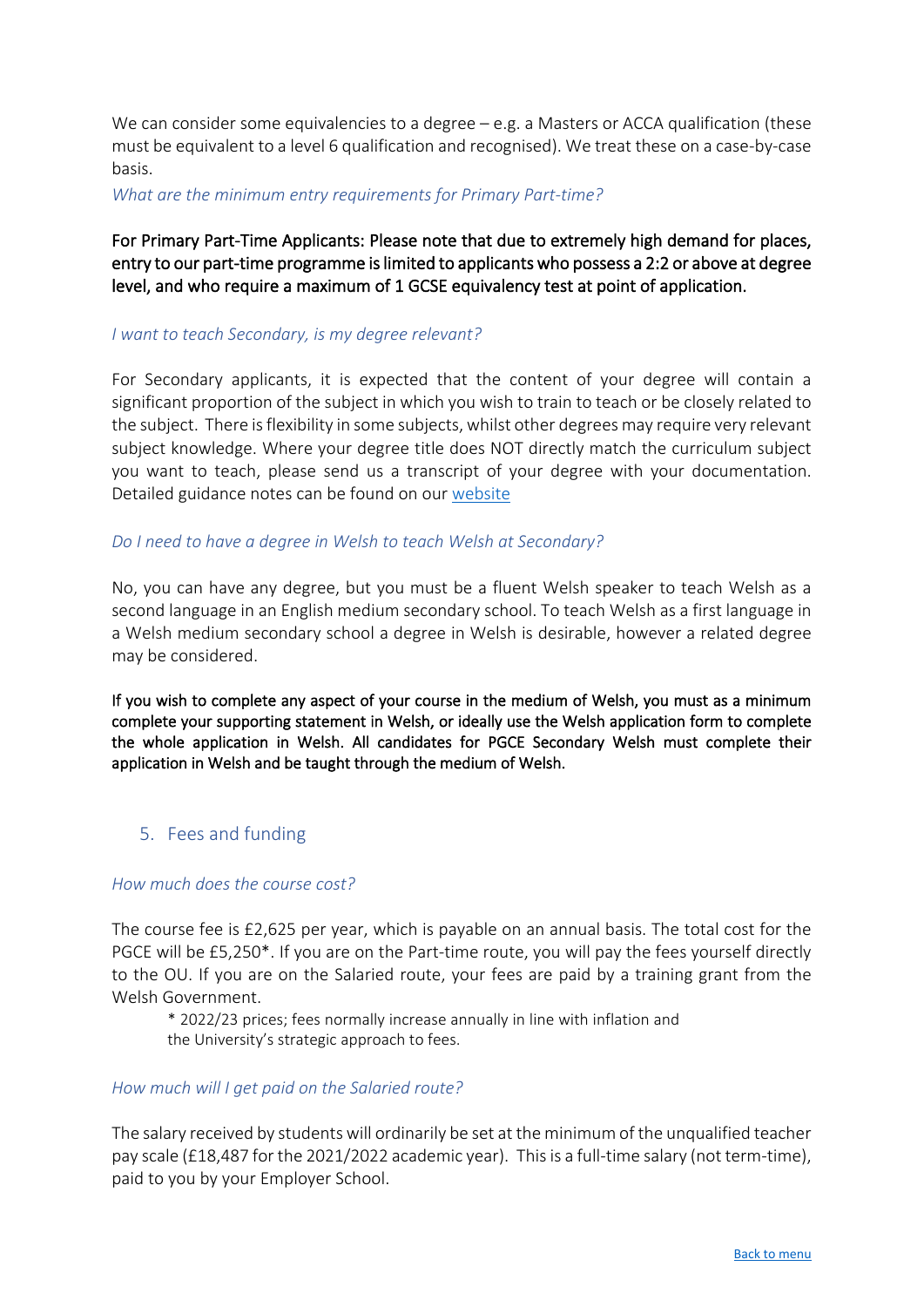## *Is there funding available for the Part-time route?*

Please see our Fees and Funding website for more information on funding available on the Part-time route:<http://www.open.ac.uk/courses/fees-and-funding>

If you are on the Part-time PGCE route you can apply for a student loan. Visit Finance Wales for more information [https://www.studentfinancewales.co.uk/postgraduate](https://www.studentfinancewales.co.uk/postgraduate-students/postgraduate-initial-teacher-education.aspx)[students/postgraduate-initial-teacher-education.aspx](https://www.studentfinancewales.co.uk/postgraduate-students/postgraduate-initial-teacher-education.aspx)

You can also apply for up to £3,000 in funding to help with living costs while you're studying. [https://www.studentfinancewales.co.uk/undergraduate-students/new-students/what-financial](https://www.studentfinancewales.co.uk/undergraduate-students/new-students/what-financial-support-is-available/help-with-living-costs.aspx)[support-is-available/help-with-living-costs.aspx](https://www.studentfinancewales.co.uk/undergraduate-students/new-students/what-financial-support-is-available/help-with-living-costs.aspx)

Additionally, you may be entitled to bursaries from the Welsh government. These are dependent upon your degree classification, the PGCE level and (for secondary students) the subject you choose.

[https://gov.wales/initial-teacher-education-priority-subject-incentives-guidance-students](https://gov.wales/initial-teacher-education-priority-subject-incentives-guidance-students-html)[html](https://gov.wales/initial-teacher-education-priority-subject-incentives-guidance-students-html) 

There are additional funds available – please see the Prospectus for more information.

### *Is there funding available for the Salaried Route?*

On the Salaried Route, you will be employed by your school and will ordinarily receive a salary of the minimum of the unqualified teacher pay scale (£18,487 for the 2021/2022 academic year). You will not be able to access a student loan as the fees are already paid for by the Welsh Government. The maintenance grant and the bursaries from the Welsh Government are not available to students on the salaried route.

For other funding please see <http://www.open.ac.uk/courses/fees-and-funding>

### *What teacher training incentives are there?*

Graduates with certain degrees may be eligible for incentives of up to £20,000, if they want to train to be a teacher in Wales. These are only available for the part time route.

Find out more about teacher training incentives in Wales. [https://gov.wales/initial-teacher-education-priority-subject-incentives-guidance-students](https://gov.wales/initial-teacher-education-priority-subject-incentives-guidance-students-html)[html](https://gov.wales/initial-teacher-education-priority-subject-incentives-guidance-students-html) 

### 6. Course Outline

#### *How is the PGCE taught?*

You can follow one of two routes: the salaried route or the part-time route. Both include a mix of online and face-to-face sessions with mentors and practice tutors. You'll also have practical experience in two schools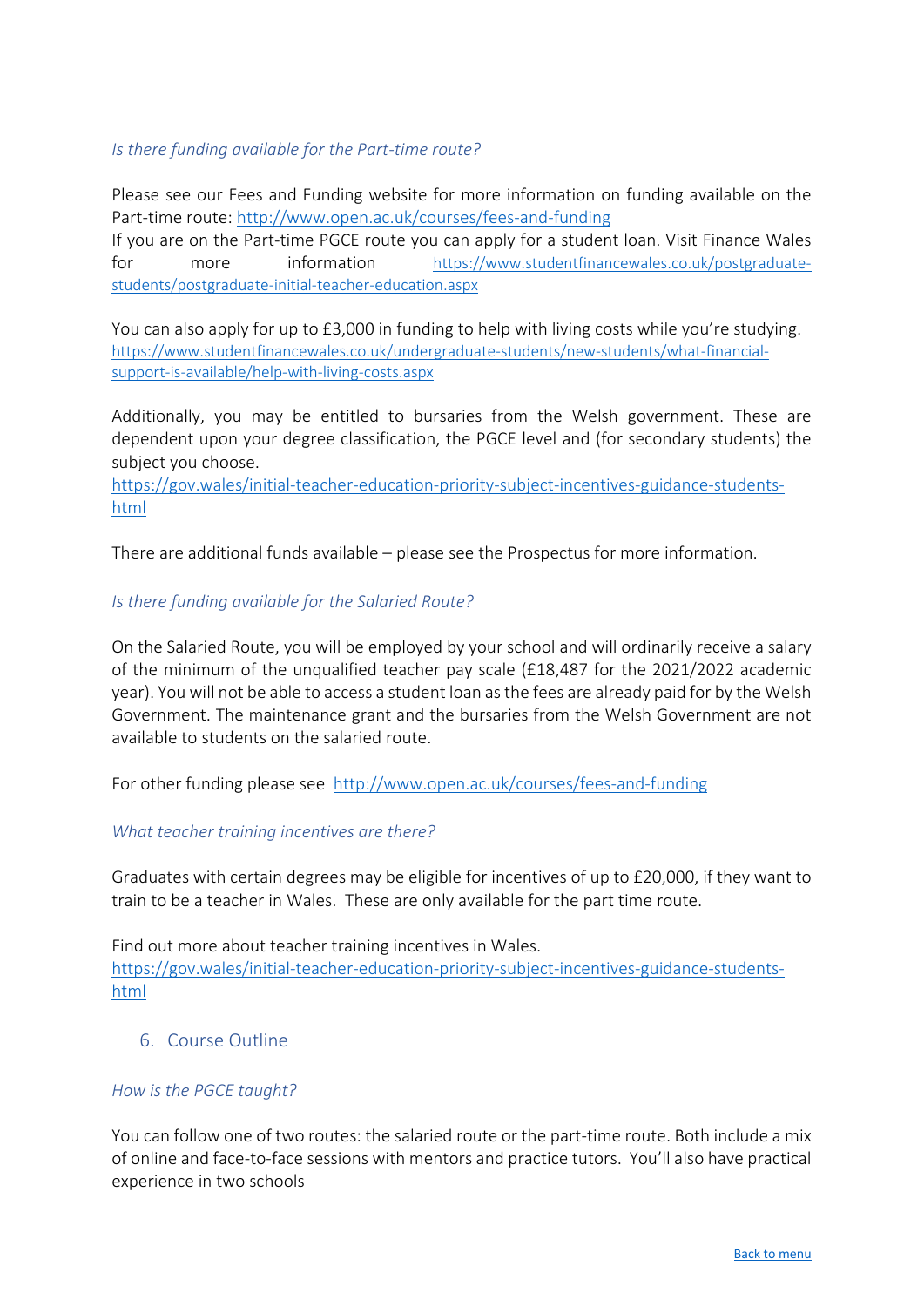Across the two years of study, you'll have 120 days of school placements; 60 school days per year. In the first year you would expect to spend approximately 50% of your time in a support role and 50% of your time studying or undertaking practical activities such as planning and delivering lessons. You'll move from classroom support and planning and teaching of single lessons in PGCE 1; to planning and teaching of a sequence of lessons in PGCE 2; to responsibility for planning, resourcing and solo teaching a range of lessons in PGCE 3.

For your academic study, you'll use our virtual learning environment to access compulsory live tutorials, module content such as textbooks, video and audio, and practice learning activities. It's also where you'll interact with tutors and other students in online forums.

# *What is the Part-time route?*

The part-time programme allows student-teachers to continue with part-time employment or commitments whilst studying the programme. You can apply for a student loan and part-time maintenance grants to help with the costs of this self-funded route.

On the part-time route, you complete three separate periods of practice learning following your study of the online units. These three periods of practice learning will enable you to draw together your theoretical study with practical experience and will involve a total of 120 days over the 2 years (60 practice learning days per year). It is not recommended for students to work full-time whilst studying this programme.

- In Year 1, Module 1, you will need to complete 25 days practice learning between November and January
- In Year 1, Module 2, you will complete 35 days practice learning between April and July.
- In Year 2, Module 3, you will complete 60 days of practice learning between October and Mid-May. 30 days of must be completed on block i.e. 5 days a week for 6 weeks.

# *What is the Salaried route?*

If you already work in a state school as a teaching assistant or in a non-teaching role, you can apply for your school to endorse you. You'll work in school full time and study around your existing duties. Your school must apply to become a partner school and provide an endorsement letter as they will pay your salary. Your course fees are covered by a training grant from Welsh Government.

If you don't currently work in a state school or want to change careers, you can still apply for the salaried route in secondary shortage subjects only. You will need a secondary school willing to endorse you, which we can help you find.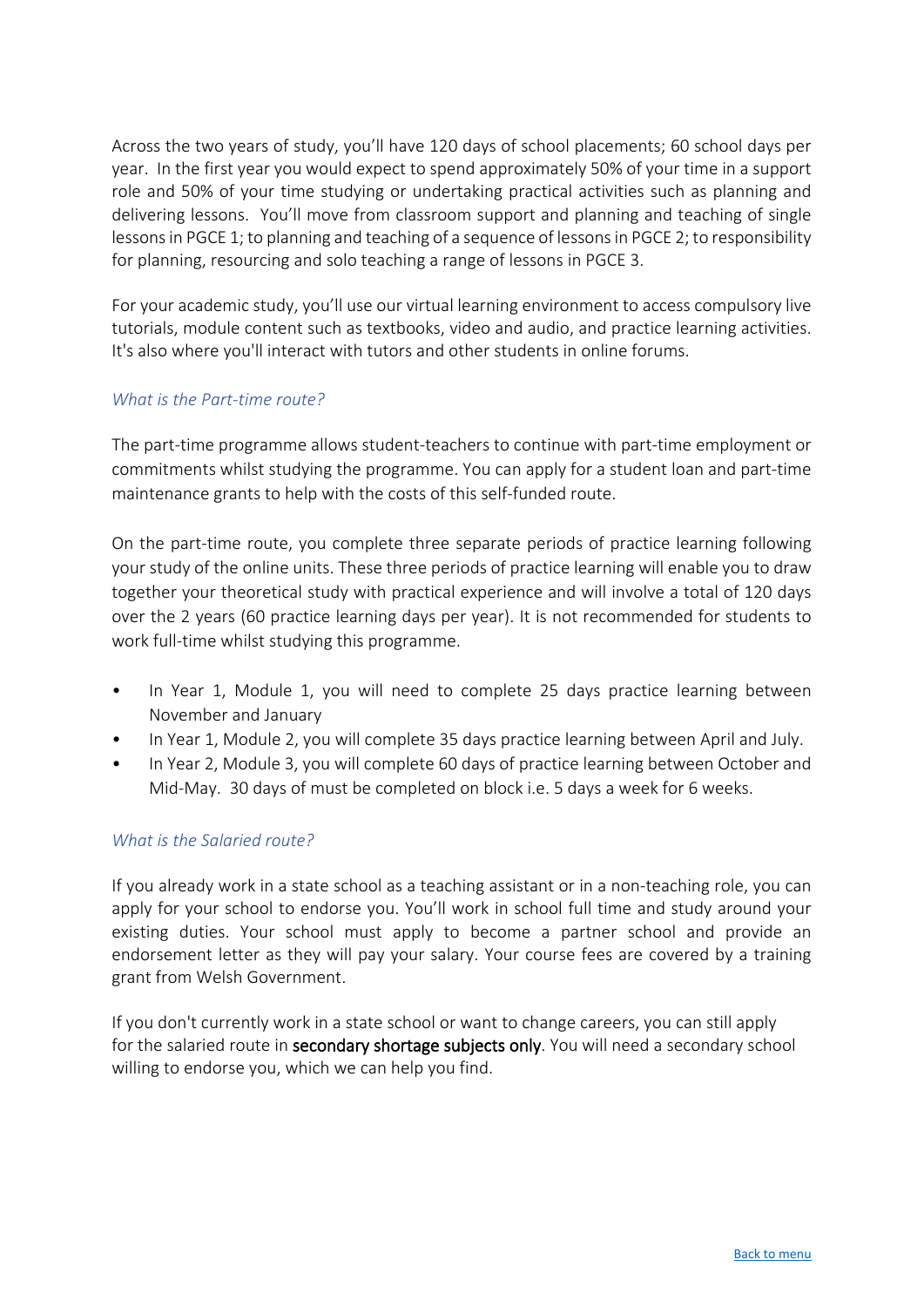# 7. Course Commitment

### *How much time will I need to spend studying?*

Each PGCE module involves academic study through online seminars led by your curriculum tutor; a period of school experience; and the submission of a portfolio of evidence that includes responses to academic tasks and reports from your school experience. In each module, you'll be assessed through a range of tasks, including written essays.

If you're on the salaried route, we work with your school to create a combined timetable of activities. This includes your normal work, protected study time and dedicated PGCE practice learning periods. If you're on the **part-time route**, you'll study  $2-3$  days a week, either in academic study or on your school experience.

### *How much time will I need to spend teaching?*

In the first year you would expect to spend approx. 50% of your time in a support role and 50% of your time studying or undertaking practical activities such as planning and delivering lessons. You'll move from classroom support, and planning and teaching of single lessons in PGCE 1; to planning and teaching of a sequence of lessons in PGCE 2; to responsibility for planning, resourcing and solo teaching a range of lessons in PGCE 3. In the second year, subject to successful progression through the course, you can be teaching for up to 70% of the school week.

The actual teaching time will vary as you progresses through the course, and you will be supported in your development to ensure you are ready for an increased timetable as you move into year 2. On PGCE 3 you must commit to 30 full days of teaching (five days a week over six consecutive school weeks).

Students' timetables will be decided at the outset of the placement through discussion between the employer school, curriculum tutors and the student and will be reviewed periodically.

### *How much time will I have for my normal job?*

On the salaried route, your online module study time and practice learning element will be incorporated into an agreed timetable.

a. During the first module (PGCE 1, Year 1), you will complete 2.5 days per week in your current role; 1.5 days per week for dedicated practice learning periods and 1 day per week for online module study.

The focus during the practice learning period is on observation in the initial phases through to team teaching activities or small segments of supervised teaching activities building to whole lessons towards the end of the module. Student teachers should not be left to teach independently during PGCE1.

b. In the second module (PGCE 2, Year 1), 2.5 days per week in your current role (but this can be reduced to 2 days to increase the practice learning period); 2 days per week for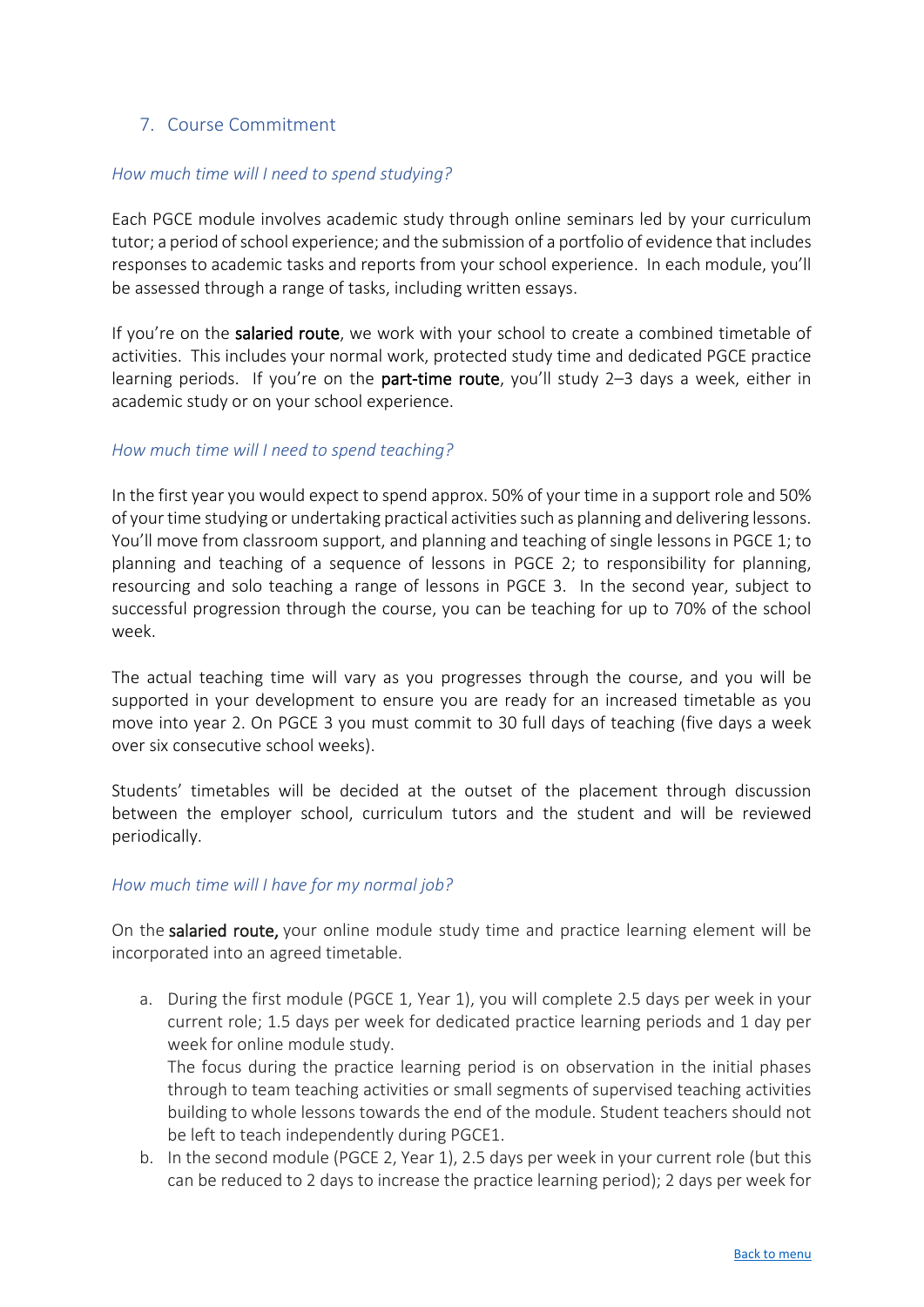practice learning (can be increased to 2.5 days) and 0.5 days per week for online module study.

Between March and May the focus is on undertaking more extended periods of teaching graduating to independent practice. Between Easter and end of May the student-teacher may undertake extended periods of teaching, including beginning to teach no more than 2 days independently. Frequent lesson observations should be undertaken.

In the second module you will also require to complete a second school placement during June and July where you will be at another school for 3 or 4 days per week for 6 weeks, and during this time, student-teacher should teach no more than 60% of their timetable at their second school.

c. In the third module (PGCE 3, Year 2), you should have a teaching timetable equivalent to no more than 3.5 days per week and 0.5 days for online module study. The remaining time will be for enhanced PPA.

On the part-time route, you'll study 2–3 days a week, either in academic study or on your school experience. You would need to fit this around your paid employment in agreement with your placement school. The advantage of the part time route is the flexibility this affords to those already in paid part time employment (or with other responsibilities such as parenting or caring). However, it is not recommended for students to work full-time whilst studying this programme. You'll complete three separate periods of practice learning towards the end of your study of the online units. These three periods of practice learning will enable you to draw together your theoretical study with practical experience and will involve a total of 120 days over the 2 years (60 practice learning days per year).

- a. In Year 1, Module 1, you will need to complete 25 days practice learning between November and January
- b. In Year 1, Module 2, you will complete 35 days practice learning between April and July in a second school.
- c. In Year 2, Module 3, you will complete 60 days of practice learning between October and Mid-May. 30 days must be completed on block i.e. 5 days a week for 6 weeks.

# 8. School Placements

# *How do the placements work?*

Salaried students will undertake practical experience at the same time as studying.

Part-time students will undertake their practical experience in their placement schoolstowards the end of their academic study in each module.

All students are expected to attend placements in two different schools in order to gain QTS.

You'll work with your mentor, and school staff members to take on increasing teaching responsibility. You'll move from classroom support, and planning and teaching of single lessons in PGCE 1; to planning and teaching of a sequence of lessons in PGCE 2; to responsibility for planning, resourcing and solo teaching a range of lessons in PGCE 3. Whether you're on the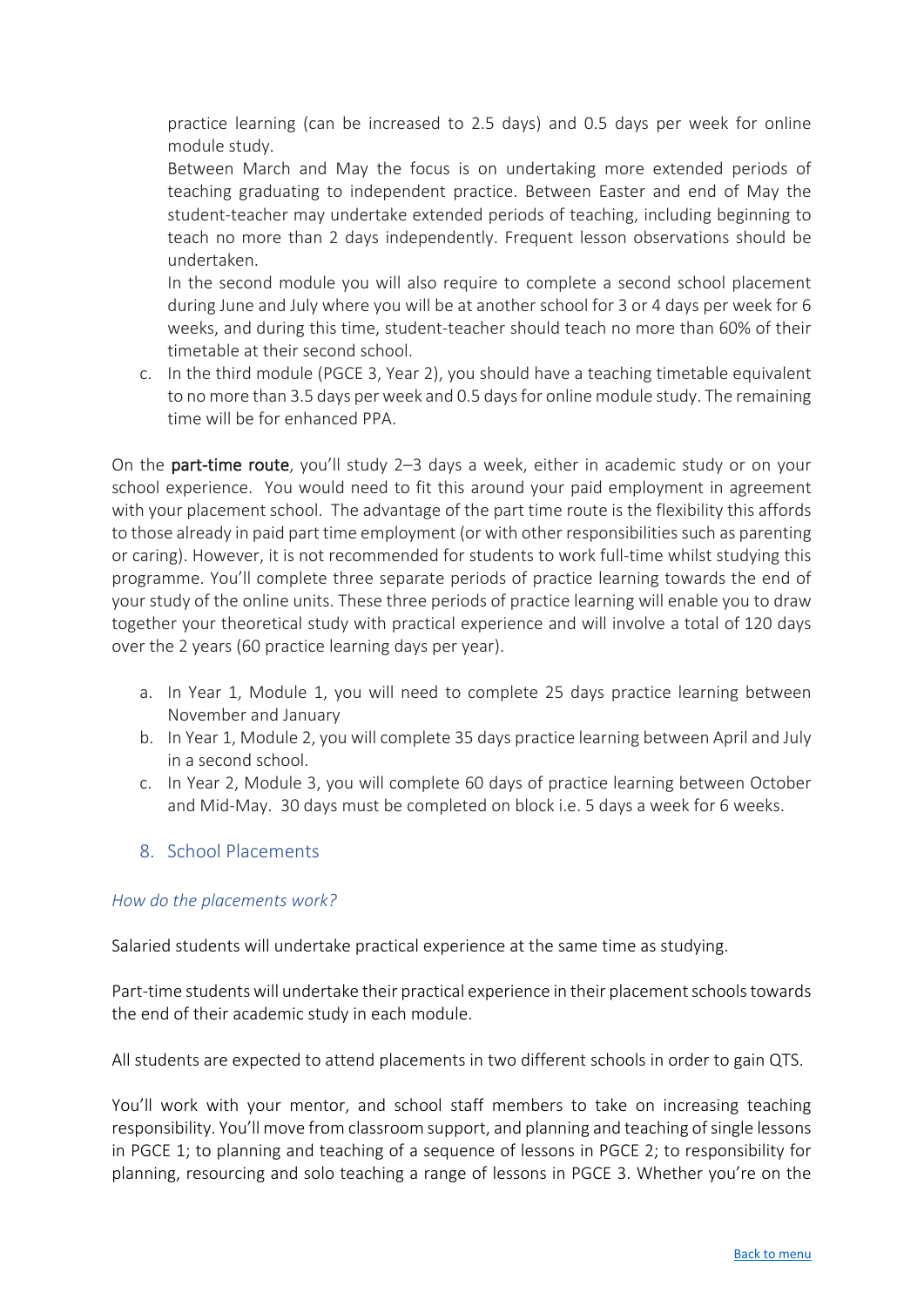salaried or part-time route, you'll undertake an individual classroom research project in PGCE 3.

For students on the part-time route, you'll have 120 days of school placements; 60 days per year. In year 2 half of the school placement (30 days) must be completed in a continuous block and students must commit to 30 full days of teaching (five days a week over six consecutive school weeks).

Mentors will support you throughout your school experience. They'll mediate and facilitate regular school-based tasks, which feed into your studies.

### *When do the placements take place?*

Salaried students will undertake practical experience at the same time as studying. On the salaried route you would be working full time from September. All students are expected to attend placements in two schools. On the Salaried route, the majority of your time will be spent at your employer school, but in June and July of year 1 you would be expected to undertake a second placement in a lead partner school.

Part-time students will undertake their practical experience in our Partner Schools towards the end of their academic study in each module. Over the 2-year course you'll spend 120 days on placement. This amounts to 60 days per year of placement time (30 days across the first half of the year, 30 in the second half) and will include one period during your second year of 30 days which must be worked in a continuous 6-week block.

### *Can I do my placements in my current school?*

Yes. If you are employed by a school and they are not able to offer you sponsorship for the salaried route, it may be possible for you to choose the part time route in your current school. In order to do this your school has to apply to become one of our Associate Partner Schools with the understanding that you have to complete a second placement in a different school. More information can be found [here](http://www.open.ac.uk/wales/en/our-work/pgce-school-partnership-opportunities)

Students must also commit to 30 full days of teaching (five days a week over six consecutive school weeks) in year 2. This would need to be agreed directly with your current school. The second school will be one of our partner schools, who have to meet strict criteria to enter into partnership. They will be selected by the partnership and that decision will be based on whether they complement the original placement, geographical location as well as other factors.

#### *What is a Partner School?*

A partner school is one that has applied to join the programme and has meet the strict criteria to enter into the partnership.

There are 3 types of Partners: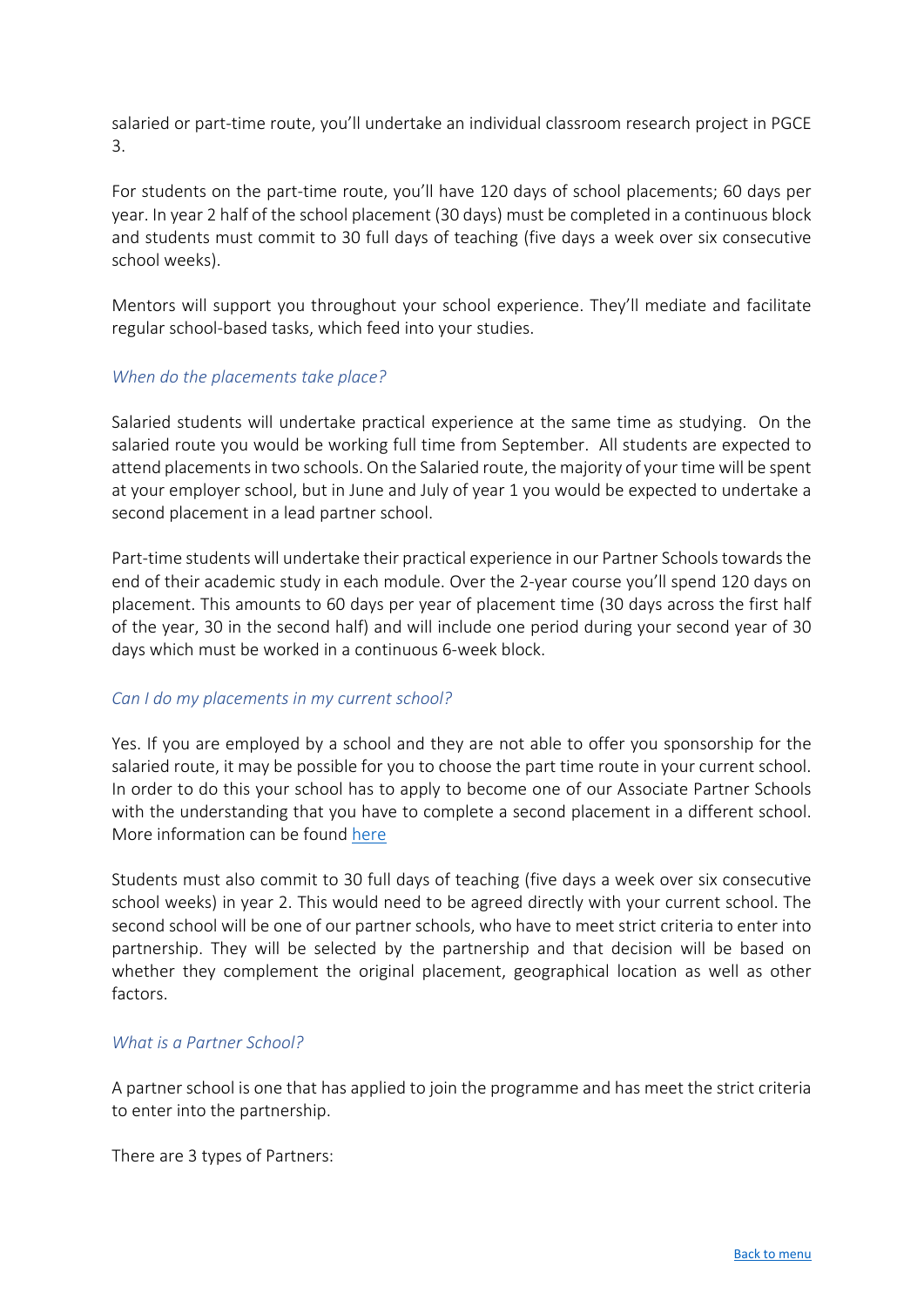Lead Partner School – members of the Partnership Committee with key strategic and decision-making responsibilities, leading associate and employer schools within their cluster and playing a central part in all aspects of the programme.

Associate Partner School - support the development of students on the Part Time PGCE programme, providing placement opportunities of up to 120 days per year.

Employer Partner School - those who wish to support the development of an employed student enrolled on the Salaried PGCE route.

Schools can have more than one status e.g. an Employer School can also be an Associate School if they are sponsoring their own employee on the Salaried route and offering placements to students on the Part-time route.

For more information – please see our [Schools pages](http://www.open.ac.uk/wales/en/our-work/pgce-school-partnership-opportunities)

9. Already working in a school?

#### *My current school have agreed to sponsor me, how does that work?*

If you already work in a state school as a teaching assistant or in a non-teaching role, you can apply for your school to sponsor you to do the PCGE. You'll work full time and study around your existing duties. You will be on the Salaried route and will be employed by your school and will ordinarily receive a salary of the minimum of the unqualified teacher pay scale (£18,487 for the 2021/2022 academic year). Please see our prospectus and [website](http://www.open.ac.uk/courses/choose/wales/pgce) for more information.

Please ask your headteacher to apply to become an Employer Partner School with our programme before you apply. Your school must be approved by the OU partnership and provide you with an endorsement letter. Click [here](http://www.open.ac.uk/wales/en/our-work/pgce-school-partnership-opportunities) for more information.

#### *My current school are unable to sponsor me, can you help find me another sponsor school?*

For secondary shortage subjects only, you can apply to the salaried route without a sponsor school and we can potentially match you to a state school who are seeking a secondary salaried student. The secondary school will then interview candidates we have put forward using their own employment procedures and decide whether to offer the student a contract of employment (we cannot guarantee you employment). Employment would be expected to start in September. Please note that this route is no longer offered for Primary candidates.

#### *My current school are unable to sponsor me, can I do the part-time route?*

If your current school is unable to sponsor you and you wish to remain employed in this school, you could apply for the Part-time route.

This route offers some flexibility as you can gain part-time practical teaching experience in a school alongside your existing commitments. Across the two years, you'll have 120 days of